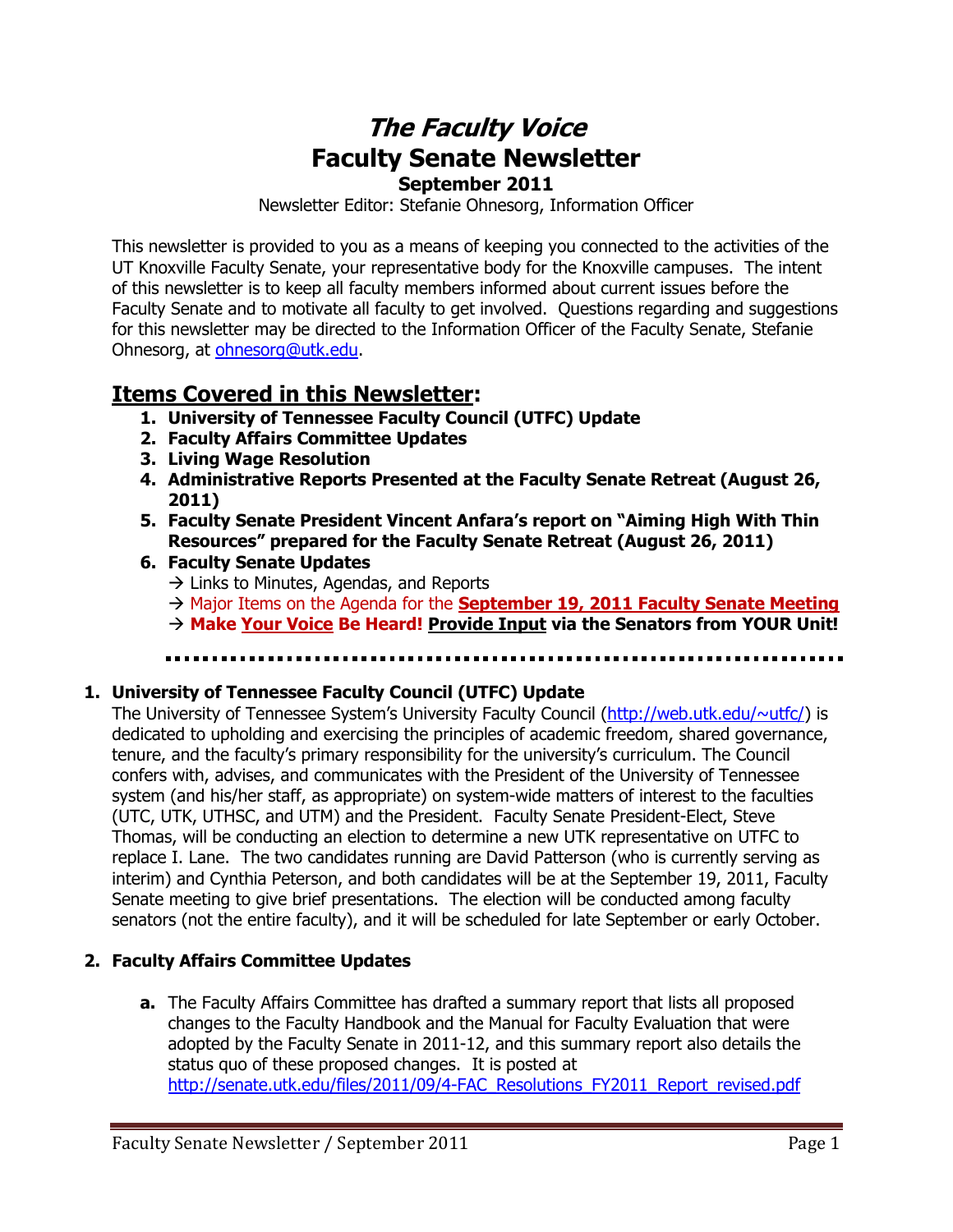- **b.** The Faculty Affairs Committee will bring a resolution to the September 19 Faculty Senate meeting in which revisions concerning the **importance of advising and mentoring activities by faculty as aspects of teaching** are being proposed to the **Faculty Handbook (in section 2.22 and in the appendix)** and to the **Manual for Faculty Evaluation.** The full text of this resolution is posted at [http://senate.utk.edu/files/2011/09/5-](http://senate.utk.edu/files/2011/09/5-FAC_Resolution_Advising_and_Mentoring_revised_20110826.pdf) FAC Resolution Advising and Mentoring revised 20110826.pdf.
- **c.** The Faculty Affairs Committee will bring a **Resolution on Anti-Discrimination** to the September 19 Faculty Senate meeting in which it proposes changes to **section 1.1 of the Faculty Handbook.** These proposed changes aim at making the changes to section 1.1. of the **Faculty Handbook** that were approved by the Faculty Senate on March 7, 2011, consistent with University Policy HR0220. The full text of this resolution that details all proposed changes is posted at [http://senate.utk.edu/files/2011/09/6-](http://senate.utk.edu/files/2011/09/6-FAC_Resolution_Anit-Discrimination_revised_20110901.pdf) FAC Resolution Anit-Discrimination revised 20110901.pdf

#### **3. Living Wage Resolution**

In 2010-2011 the UTK Faculty Senate Budget and Planning Committee prepared a **Living Wage Study** [\(http://senate.utk.edu/files/2011/09/2010-2011-Living-Wage-Study2.pdf\)](http://senate.utk.edu/files/2011/09/2010-2011-Living-Wage-Study2.pdf). This report was authored with input from many members of the Budget and Planning Committee, and is based on documents provided by Linda Hendricks, Vice Chancellor for Human Resources for the University of Tennessee. This report builds on earlier reports compiled for the UTK Faculty Senate in 2000/2001 and 2005, and in many respects, this study serves to report what has come of that 2001 resolution in terms of administrative action and improvement in compensation for low‐wage workers at the University. This report is the basis for the **Living Wage Resolution** that will be brought before the Faculty Senate at its September 19, 2011, meeting [\(http://senate.utk.edu/files/2011/09/2-2011-Sept-Faculty-Senate-Living-Wage-](http://senate.utk.edu/files/2011/09/2-2011-Sept-Faculty-Senate-Living-Wage-Resolution.pdf)[Resolution.pdf](http://senate.utk.edu/files/2011/09/2-2011-Sept-Faculty-Senate-Living-Wage-Resolution.pdf) ).

The key elements of the **Living Wage Resolution** are to reaffirm support for a living wage of \$12.02/hour plus benefits for all UTK exempt and non‐exempt employees, to develop and recommend a multi‐year plan to close the salary differential for all positions (including faculty) that fall below market rates, to require food service and cleaning contractors to pay the UT minimum hourly wage and to provide wage and benefit data to the university as a condition of future contracts, to work with campus administrators to develop a multi-year plan to have all campus custodial work performed by UT employees as part of our Top 25 Initiative, and to charge the Faculty Senate Budget and Planning Committee to continue to monitor the University's pay structure regularly and to present a Living Wage Report every five years.

Two documents related to the Living Wage Resolution were discussed during the Faculty Senate Retreat on August 26, 2011, and they are posted on the Faculty Senate website. Direct links to these documents are:<http://senate.utk.edu/files/2011/08/Concerns-Living-Wage-Resolution.pdf> ("Concerns about the 2011 Living Wage Resolution" by Conrad Plaut) and <http://senate.utk.edu/files/2011/08/Living-Wage-Senate-Retreat-2011.pdf> ("Living Wage Study and Resolution: Summary of Key Findings" by Beauvais Lyons).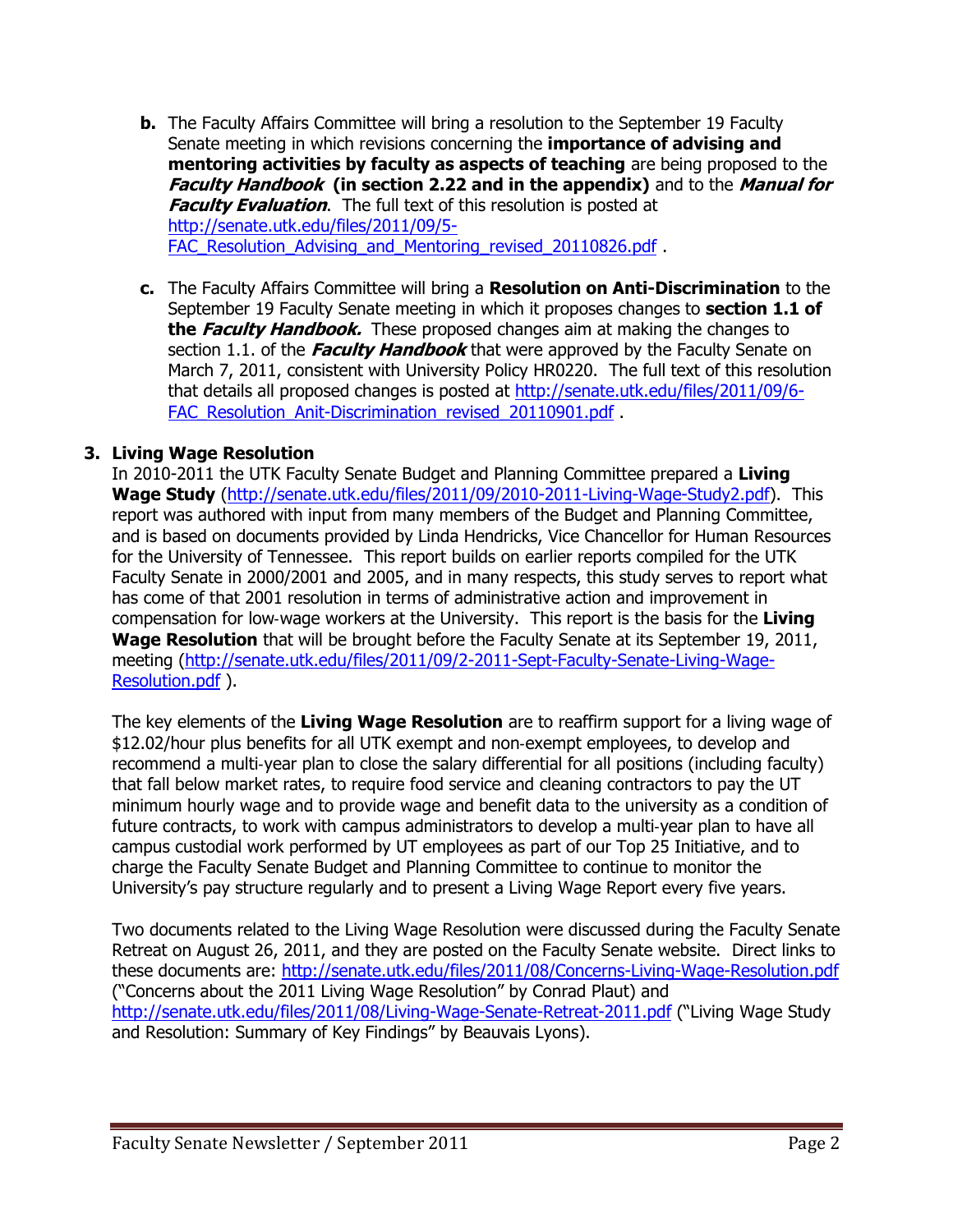- **4. Administrative Reports Presented at the Faculty Senate Retreat (August 26, 2011)** During the Faculty Senate Retreat administrative reports on the following topics were presented, and the power-point presentations that were shown in order to summarize and illustrate key issues of these reports are posted on the Faculty Senate website:
	- **a. UT President Joe DiPietro's** report on "The UT System Strategic Planning Process..... An Overview": <http://senate.utk.edu/files/2011/08/Faculty-Senate-Retreat-August-26-2011.pdf>
	- **b. Chancellor Jimmy Cheek's** report on various topics, including branding, financial reports, and the Journey to the Top 25: [http://senate.utk.edu/files/2011/08/retreat-2011-faculty-senate\\_final-presentation.pdf](http://senate.utk.edu/files/2011/08/retreat-2011-faculty-senate_final-presentation.pdf)
	- **c. Provost Susan Martin's** report on "VOL Vision. The Journey to the Top 25" <http://senate.utk.edu/files/2011/08/Fall-2011-Senate.pdf>
	- **d. Associate Vice Chancellor Mary Albrecht's** report on the Top 25 Initiative, with contributions from the leaders of the taskforces on Research (Wes Hines, Interim Vice Chancellor for Research), Undergraduate Education (Sally McMillan, Vice Provost for Academic Affairs), Graduate Education (Carolyn Hodges, Vice Provost and Dean of the Graduate School), Sarah Gardial, Vice Provost for Faculty Affairs ), Faculty, and Infrastructure & Resources (Chris Cimino, Vice Chancellor for Finance and Administration):

<http://senate.utk.edu/files/2011/08/FS-v4-Top-25-Short-Version-Plan-53pp.pdf>

**5. Faculty Senate President Vincent Anfara** prepared a report on "Aiming High With Thin Resources" for the Faculty Senate Retreat on August 26 in order to give any assessment of the status quo and to set the tone and agenda for the work of the Faculty Senate in 2011-12. This report is available on the Faculty Senate website at <http://senate.utk.edu/files/2011/08/Vince2.pdf> .

#### **6. Faculty Senate Updates**

The UT Knoxville Faculty Senate is the representative body through which the faculty participates in University affairs and shared governance. Through committees and a democratically elected legislative body, it promulgates policies and regulations regarding the general educational objectives of UT Knoxville. **It is, therefore, important that all faculty members stay 'connected' with the Faculty Senate by staying informed and by providing input and comments via the Senators who represent them in the Faculty Senate.**

**Please note that the Faculty Senate website [\(http://senate.utk.edu/\)](http://senate.utk.edu/) has been reorganized.** Please make sure to familiarize yourself with the new layout so that you will know where to find all current and past Faculty Senate documents and reports. The **calendar for all 2011-12** meetings of the Faculty Senate and the Faculty Senate Executive Council are posted here:<http://senate.utk.edu/calendar/>